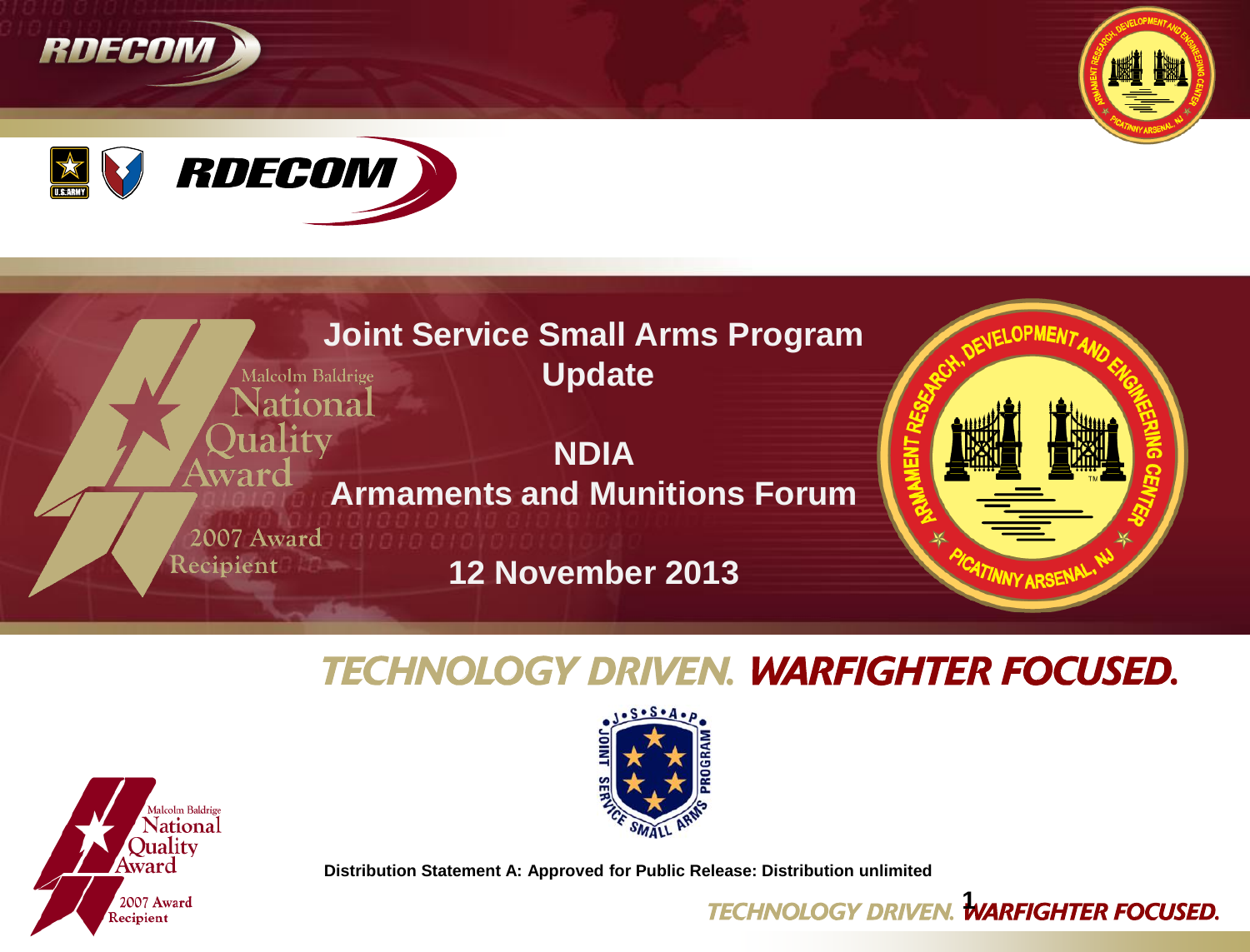



## -**JSSAP Mission and Structure and Key Personnel**

### - **JSSAP Technology Program Update**

- **NSAC Transition to DOTC**





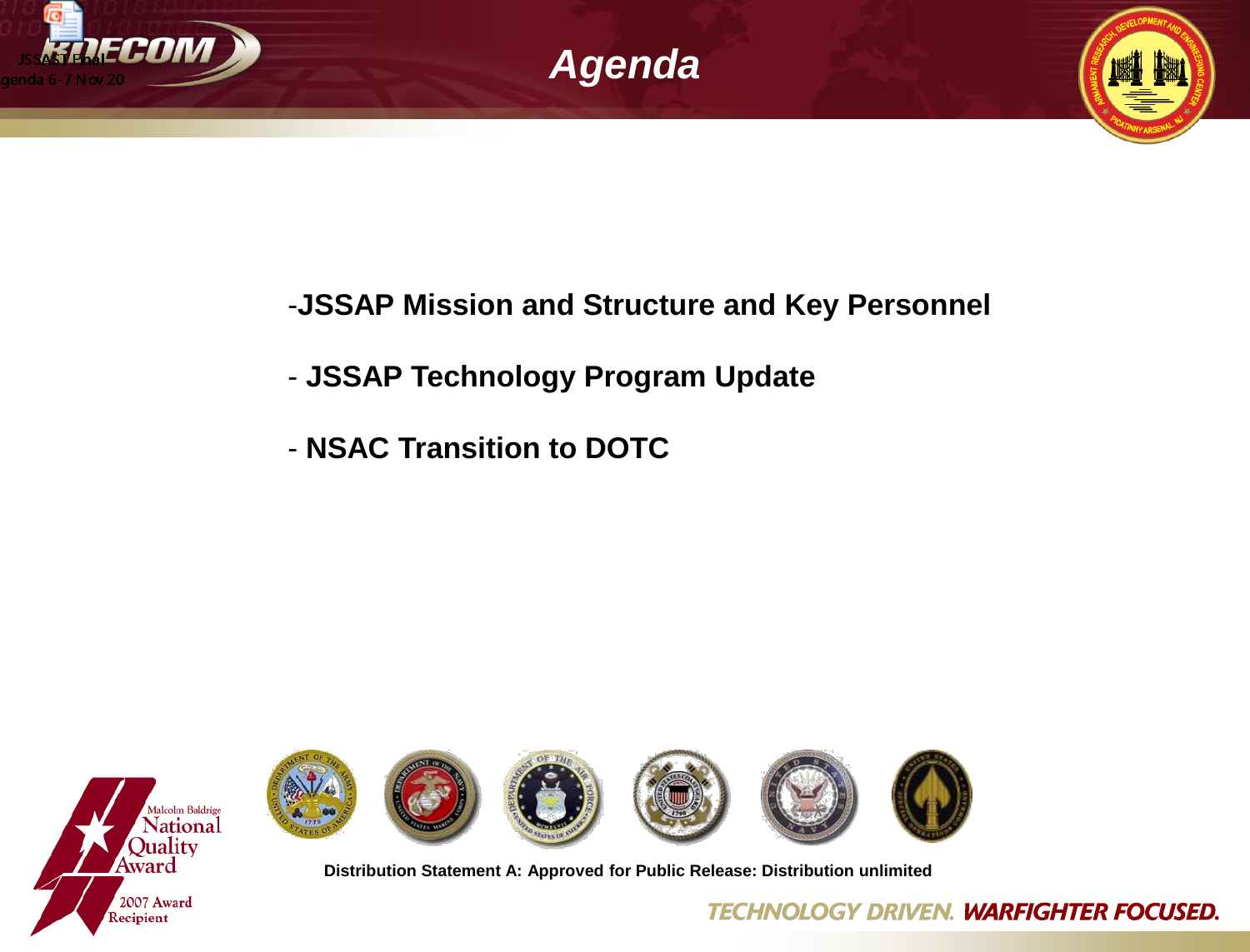

# *JSSAST Mission and Structure*



**Joint Service Small Arms Requirements Integration (JSSARI)**

 **Defense Ordnance Tech Center (Small Arms and Accessories) Services and National Labs**









Distribution Statement A: Approved for Public Release; Distribution Unlimited



#### **Joint Service Small Arms Program (JSSAP) Mission**

- **Intensive Management of the DoD Small Arms Tech Base**
- **Harmonization of Requirements and Testing**
- **Transition to Programs of Record**
- **Long Range Plans and Strategies**
- **Influence of International Small Arms Activities**

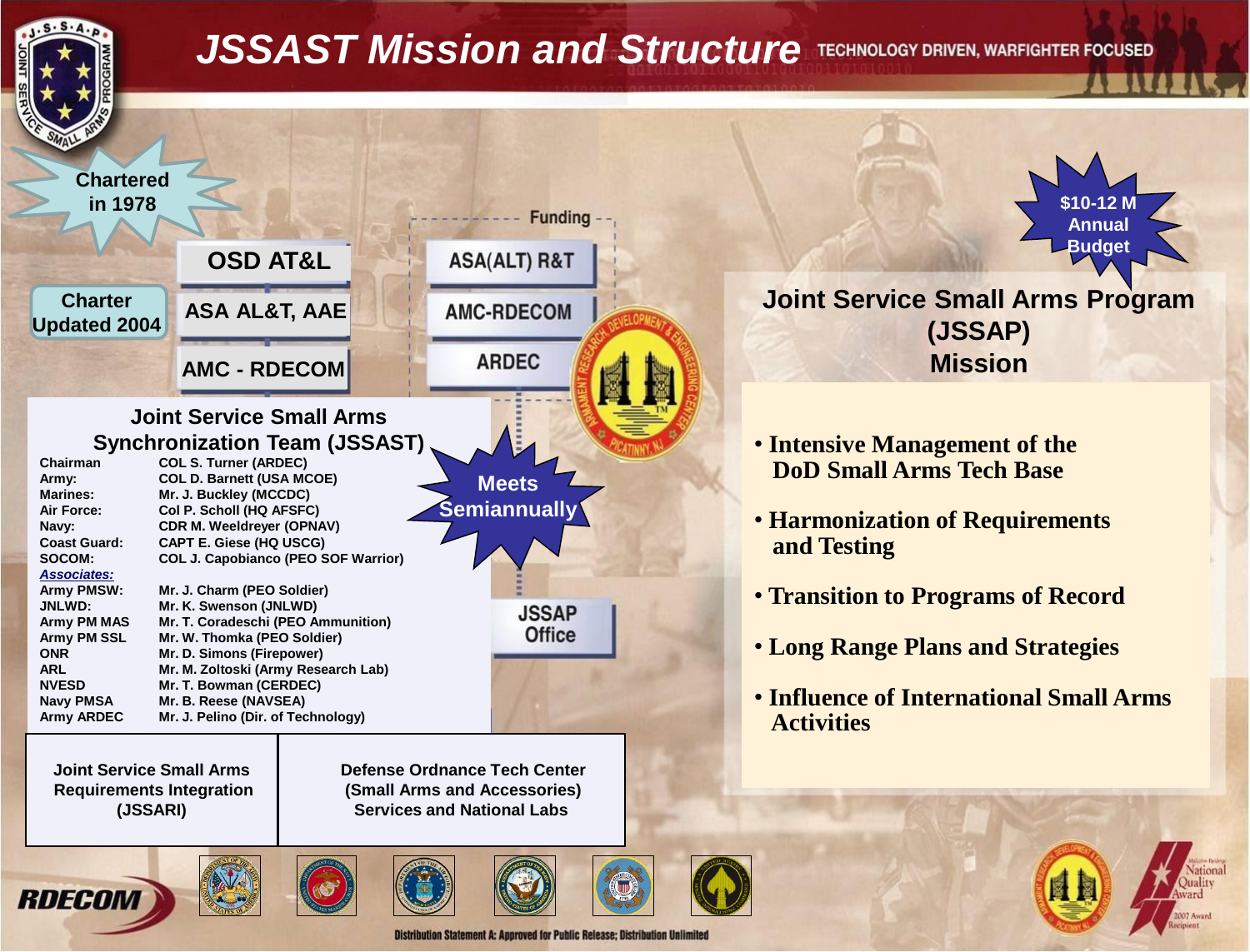

# *Requirements Integration*



| -Chairman:     | <b>John Edwards</b>      | <b>JSSAP Office</b>    |
|----------------|--------------------------|------------------------|
| - Army:        | <b>Matt Walker</b>       | <b>MCOE</b>            |
| -Navy:         | <b>Pete Gill</b>         | <b>OPNAV</b>           |
| -Air Force:    | <b>MSgt Aaron Hodges</b> | <b>AFSFC</b>           |
| -Marine Corps: | <b>Chris Woodburn</b>    | <b>CDI</b>             |
| -SOCOM:        | <b>Bryan Seidel</b>      | <b>PEO SOF Warrior</b> |
| -Coast Guard:  | <b>CWO John McDaniel</b> | <b>SAM</b>             |











**Distribution Statement A: Approved for Public Release: Distribution unlimited**